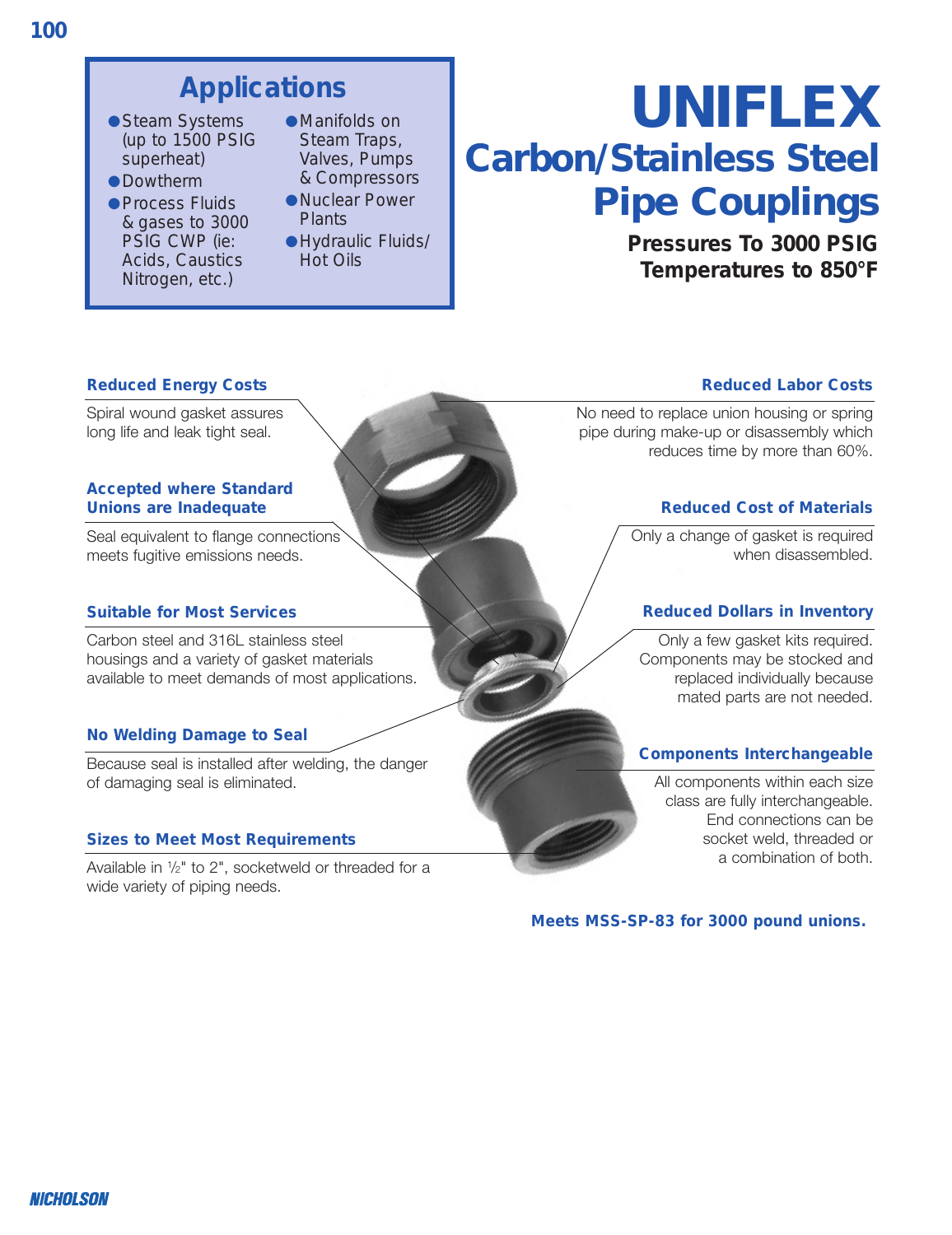# **UNIFLEX COUPLINGS**

Reduce your maintenance and stocking costs with<br> **R NICHOLSON**'s Uniflex Pipe Coupling. Uniflex has a spiral wound gasket that has successfully solved frequent leakage, intensive maintenance and stocking difficulties associated with ground joint pipe unions. A spreadsheet program is available upon request which calculates guaranteed savings when using Uniflex. **NICHOLSON** innovations set the standard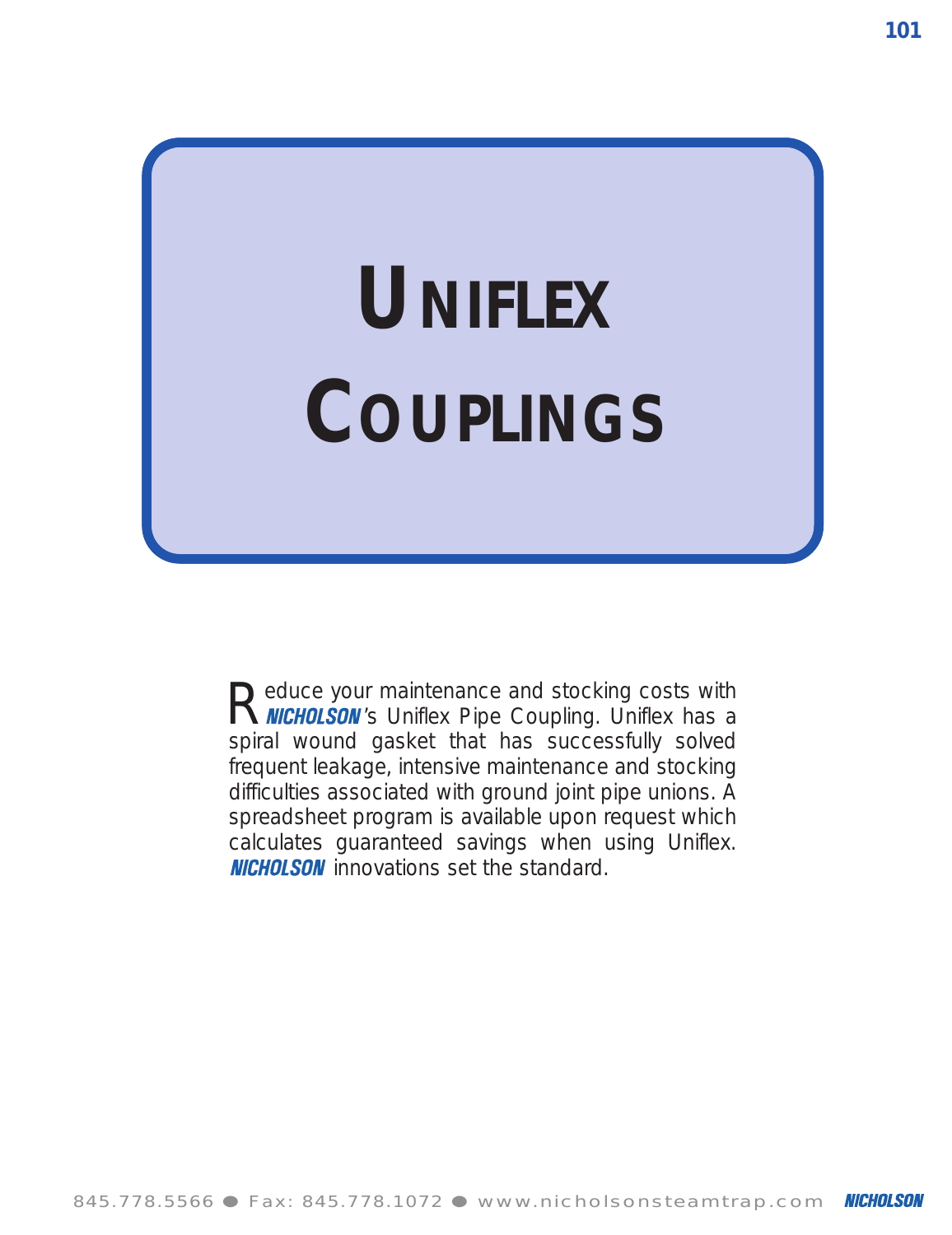

#### **APPLICATIONS**

- Steam Systems-up to 1500 PSIG Superheat
- Dowtherm
- Variety of process fluids and gases to 3000 PSIG CWP, i.e.: Acids, Caustics, Nitrogen, etc.
- Steam Trap, Valve, Pump & Compressor Manifolds
- Nuclear Power Plants
- Hydraulic Fluids/Hot Oils

#### **OPTIONS**

- Teflon Gasket Filler
- Type 347 SS, Type 316 SS, Monel, Inconel 600, Hastalloy, Nickel Gasket Windings (other materials available on request)

Canadian Registration # 0A0583.9C

## **UNIFLEX STEEL/STAINLESS PIPE COUPLINGS**

Pressures To 3000 PSIG (207 barg) Temperatures to 850°F (454°C)

**No Energy Losses** — from expensive steam and process fluid leaks. A spiral-wound gasket ensures a leak-tight seal.

**Lower Maintenance/Labor Costs** — Replacement of the union housing is eliminated. Only a change of gasket is required when the Uniflex Coupling is disassembled. No need to spring the pipe during make-up or disassembly. It is less costly to make and break than flanges.

**Lower Inventory Costs** — Only a few Uniflex Pipe Couplings and gasket kits in each size are required to back up installations. One Uniflex satisfies all pressure series of flanges in pipe sizes 1/2" to 2".

**Ease of Installation** — The gasket is held firmly in place with a patented retainer. There is no danger of damaging the seal during installation as it is fully protected from overtorquing.

**Welded Piping Systems** — With the gasket removed while welding coupling into the piping, the danger of damaging the seal is eliminated. Costly removal of sections of pipe to replace leaky unions is eliminated.

**Component Interchangeability** — All components of the Uniflex Couplings, in each size class, are fully interchangeable. End connections can be socket weld, threaded, or <sup>a</sup> combination of both.

#### **MODELS**

- **SUA-T**–Threaded Carbon Steel
- **SUA-SW**–Socketweld Carbon Steel
- **SUASS-T**–Threaded Stainless Steel
- **SUASS-SW-Socketweld Stainless Steel**
- **SUG**–Gasket Kit includes 10 gaskets.
- **SUGR**–Gasket Kit includes 10 gaskets and 10 retaining rings

#### **Call or visit our website for** *FREE* **sample and cost savings spreadsheet.**

*Installation Tip:* Use **UNIFLEX** in all *Regulator and Trap Stations through 2" to simplify future changeouts.*

#### **OPERATION**

The Uniflex Pipe Coupling (SUA) has successfully solved frequent leakage, intensive maintenance and stocking difficulties associated with ground joint-pipe unions.

The SUA is a modified forged steel or stainless steel pipe union utilizing a Spiral-Wound Gasket to provide a leak-tight joint. This design, similar in principle to flange joints, has been proven in the field for many years. Because the joint seal is formed by the replaceable gasket (not a ground joint finish), failures caused by poor mating surfaces are eliminated. Components may be stocked and replaced individually because mated parts are not required for sealing.